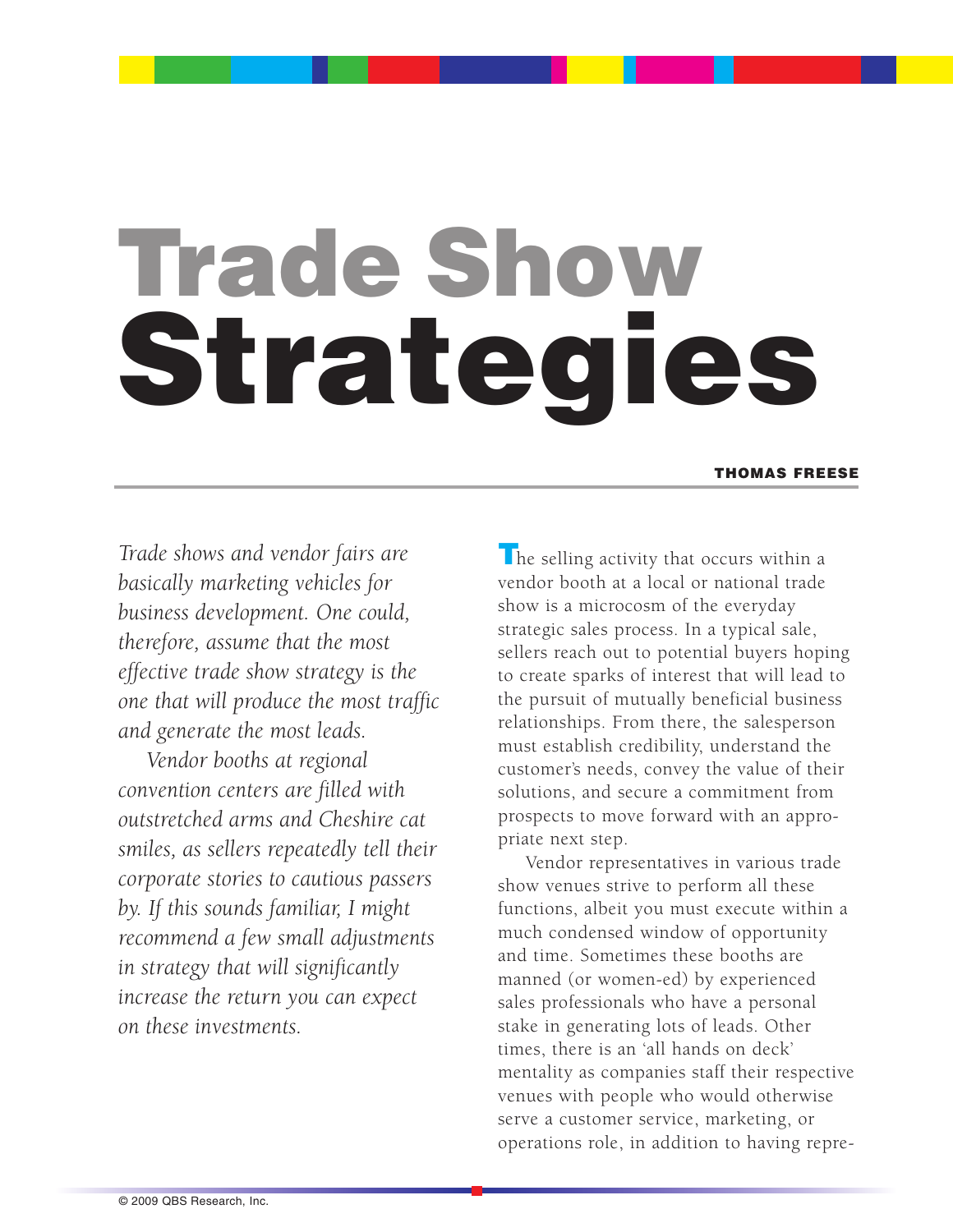sentation from management or the executive team.

Small organizations are often content to display their wares in an 8' x 10' booth with a single skirted table in front of a logo'ed backdrop complete with colorful signage. Meanwhile, large anchor corporations in the industry often go all-out to make a significant impact and create a 'best in show' atmosphere, hoping to provide a mustsee destination for trade show participants. In either case, these booths



name recognition and branding that come from just being there, but my preference as a salesperson would be to come away from these trade shows with a pipeline full of potential business opportunities. To accomplish this objective, some selling needs to occur in the booth.

Where you will face the biggest challenge in terms of making sure everyone is on the same page is in the positioning of your product or service. Most salespeople gravitate naturally to an

are always well stocked with corporate brochures, buttons, bags, business cards, in addition to gadgets and gizmos that vendors freely give away to people who visit their booth.

After you finish reading *The Complete Guide to Selling Yourself*, I suspect that your perspective on selling has changed forever. This may pose an interesting challenge for the rest of the sales team at your next industry conference or trade show. My premise throughout the book is predicated on the belief that the person representing a product or service is just as important as the value proposition itself. In terms of your booth presence, this means that the perception people form about your company and value will be based on the impressions they form about whomever they happen to meet in those fleeting moments as they glide past your booth.

As you might guess, giving stuff away is not the point of a trade show. It has become customary to offer chotskis to passers by as a way to drive traffic into your booth, but just handing out trinkets doesn't necessarily produce quality leads. I understand that there some inherent marketing benefits like

S-P-A style of selling, as we talked about in Chapter 3. If a prospective customer says, "I'd like to hear more about the new announcements," they are more than ready to jump into an elevator pitch describing all the features and benefits of their new products. The same tendency happens in almost every job interview, when the hiring manager says, "Tell me about yourself," and the candidate starts telling about themselves.

As a way to counteract this tendency, sales leaders often encourage booth workers to lots of ask questions, in order to try and qualify the prospect. This strategy may work great with a naturally chatty person who is ambling through the aisles looking for a friend. Key decision makers who attend these conferences and trade shows tend to be a much tougher lot, however, starting with the fact that decision makers are always easy to identify. In many cases, they look and act like regular people, and regular people are often reluctant to share with someone they don't yet know or trust. So, what do you suppose happens when a smiling vendor representative starts in asking a bunch of qualifying sales questions to a cautious person? You guessed it, they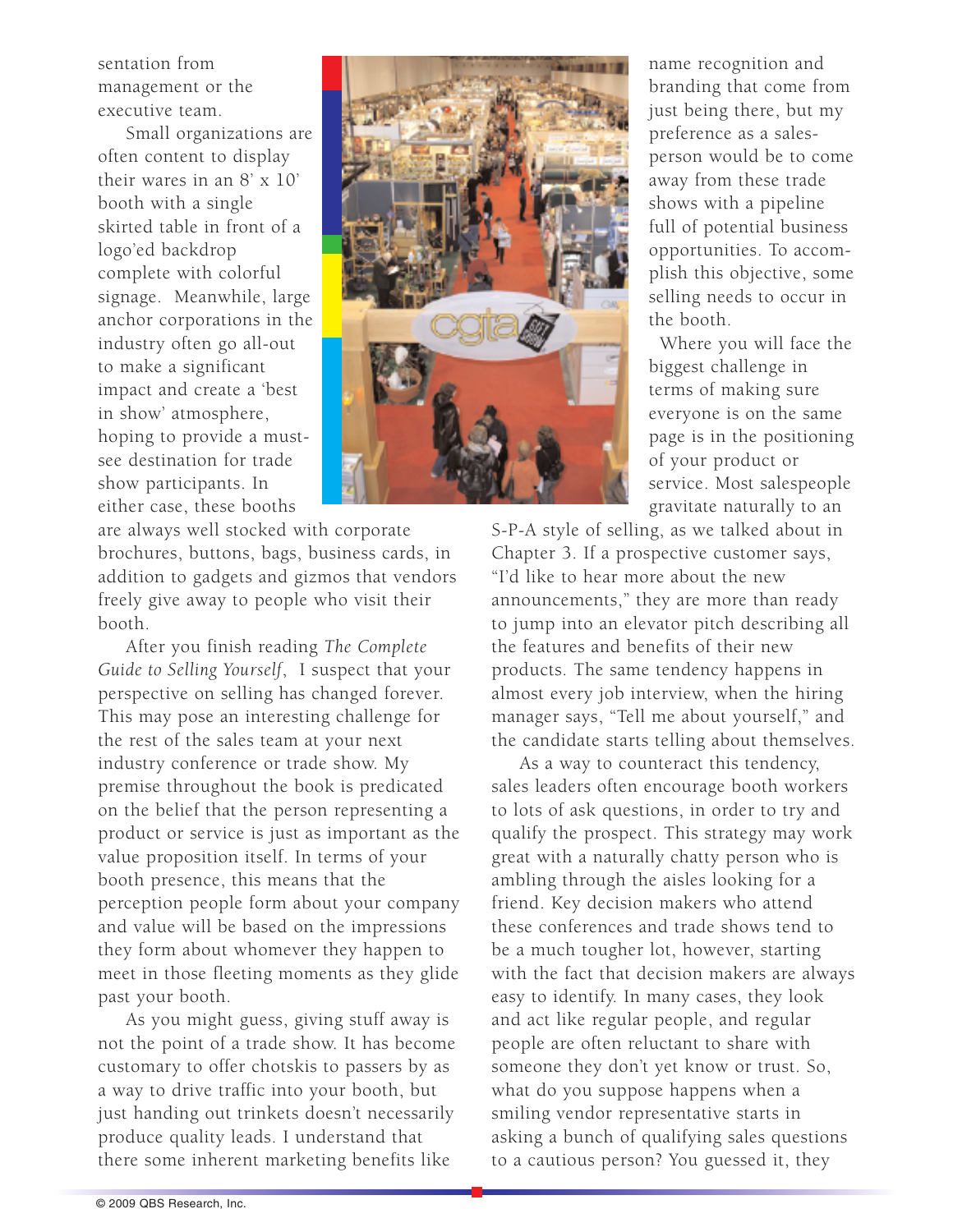clam up. After a bit of an awkward moment and a quick dump of product info, you stand with a colleague as the prospect quietly saunters on down the aisle and into the next booth.

It's no longer enough to instruct your booth team to ask lots of questions. While this approach might work with some fraction of trade show participants who are

**"Just like in a regular sales call, if someone is not the least bit curious about who you are or what you can do for them, they won't want to spend any time with you."**

naturally open and receptive, it isn't necessarily the most productive strategy for engaging new prospects and qualifying potential leads. Instead, you can significantly improve your company's performance and return on investment by coaching the entire booth staff on a few key techniques from the methodology that are particularly valuable when implemented at tradeshows.

# **Trade Show Strategy #1: Bond with people on (P)**

The first step to filling the both with potential customers is to leverage curiosity to pique the prospect's interest. Just like in a regular sales call, if someone is not the least bit curious about who you are or what you can do for them, they won't want to spend any time with you. Fortunately, as they become more curious, you get more mindshare with potential buyers. But, if I were to make a global observation, I would say that the typical vendor representative does more to satisfy a prospect's curiosity than create it. Perhaps this shouldn't not be a surprise since other than Question Based Selling, no one really talks about the importance of curiosity in the strategic sales process.

For example, if your role at the trade show is to invite people (or, should I say drag them) into your company's booth, then here is an opening line that works really well at a trade show.

### **Vendor:** "Are you familiar with (company or product)?"

If you represent a smaller or lesser known company, you put a pleasant expression on your face and ask passers by, "Are you familiar with XYZ Company?" Nine times out of ten, this question stops people in their tracks. Unless they are preoccupied or hurrying off to another engagement, they will pause and answer the question you just posed. Do people like it when you show interest in them? The answer is, yesabsolutely.

After posing the question, if the prospect is indeed familiar with your company, in addition to responding in the affirmative, they will likely rattle off a few factoids to demonstrate their insight. Do people like to be seen as knowledgeable? The answer is, yes-again. This is good news because you can glean a great deal about the customer's current perceptions by the type of information they share.

If the prospect does not happen to be familiar with your company, the cool part about this opening salvo is that it would be very rare for someone attending a trade show to just say, "No," and then walk away. Instead, a predictable pause that follows their response, which gives you a wonderful opportunity for you to advance to question #2 of this initial exchange.

Note that if you work for an industry leading internationally known company like Microsoft, US Steel, Coca-Cola, American Airlines, Hewlett-Packard, Cisco, or IBM, it wouldn't sound right to ask passers by if they have heard of your company. Instead of asking if they are familiar with the company, you can apply the same strategy by asking, "Are you familiar with our new \_\_\_\_\_\_\_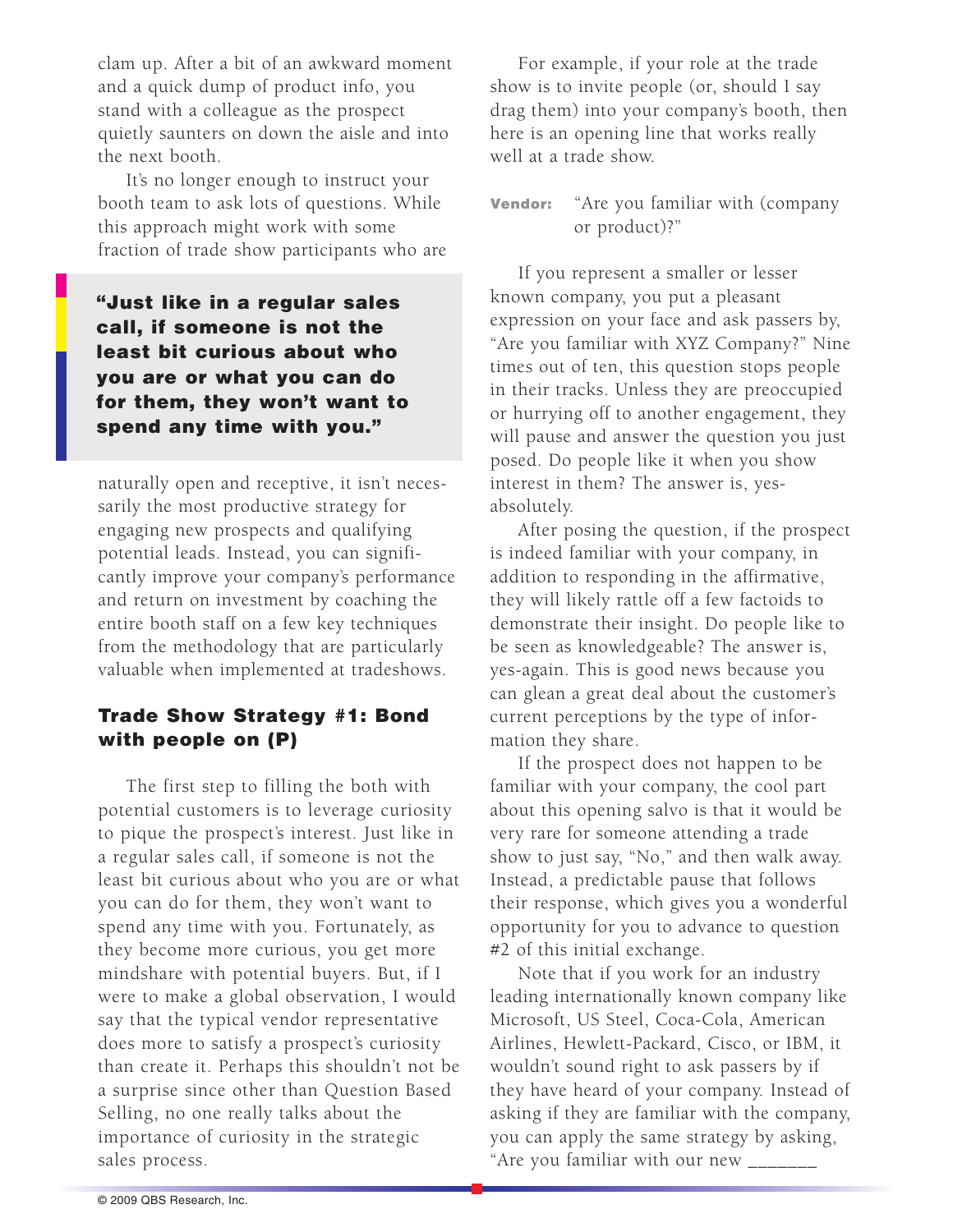product?" The answer at that point will either be, "Yes, I am (blah, blah, blah)," or, "No, I'm not (pause)." Either way you end up in the same place, perfectly poised to move onto question #2.

The next thing out of my mouth would be a problem solving statement followed by a question inviting a more in depth conversation. The exchange might sound like this:

- **Vendor:** "Are you familiar with Stephenson windows?"
- **Prospect:** "I've heard about your products a little bit."
- **Vendor:** "Well, our new line of products basically solves the problems that traditional window manufacturers have created over the last twenty years. Would you like to know how we do it?"

It will forever be the case that you bond with people on their problems, not your solutions. You solve the problems traditional window manufacturers have created for the last twenty years? Homeowners attending a home improvements show, for example, would absolutely want to know, "What problems do you mean, and how do you solve them?" Bingo!

With this approach, I'm not asking people to commit hours of time. I'm merely planting the seed that we have a competitive advantage, and then I essentially offer to pull back the curtains and show the customer how we do it.

Without hurrying, you can easily deliver these two questions in ten seconds or less. Speed is not the goal. But, since cautious customers are usually stingy with their time, you better do something to pique their curiosity early in the conversation or they'll be gone.

# **Trade Show Strategy #2: Manufacturing Mini-invitations**

The days of shoving products and services down customer's throats are definitely over. People do like to make buying decisions, but most customers don't like to be "sold." Most decision makers do not wish to be told, pushed, probed, prodded, or persuaded either. At this point in our cultural existence, the typical prospect's natural defense mechanisms are already set on full alert toward vendors they don't yet know or trust. Knowing this, you better do something, again within a short time window, to knock down these walls if you want an audience that will be receptive to your message, or you want them to share information about their needs.

As a red carpet into needs development, you simply ask,

**Vendor:** "Are you familiar with Stephenson windows?" **Prospect:** "I've heard about your products a little bit." **Vendor:** "Well, our new line of products basically solves the problems that traditional window manufacturers have created over the last twenty years. Would you like to know how we do it?" **Prospect:** "Sure." **Vendor:** "Can I ask you a couple specifics about ?" **Prospect:** "Go right ahead."

Before you start spewing features and benefits, it's always appropriate to ask relevant questions about the status of the customer's current situation in order to give them more valuable information. We talked about this is Chapter 4 when I introduced the whole concept of Conversational Dynamics. Be careful, however, to stress the need for precision when asking this question, especially to someone who is not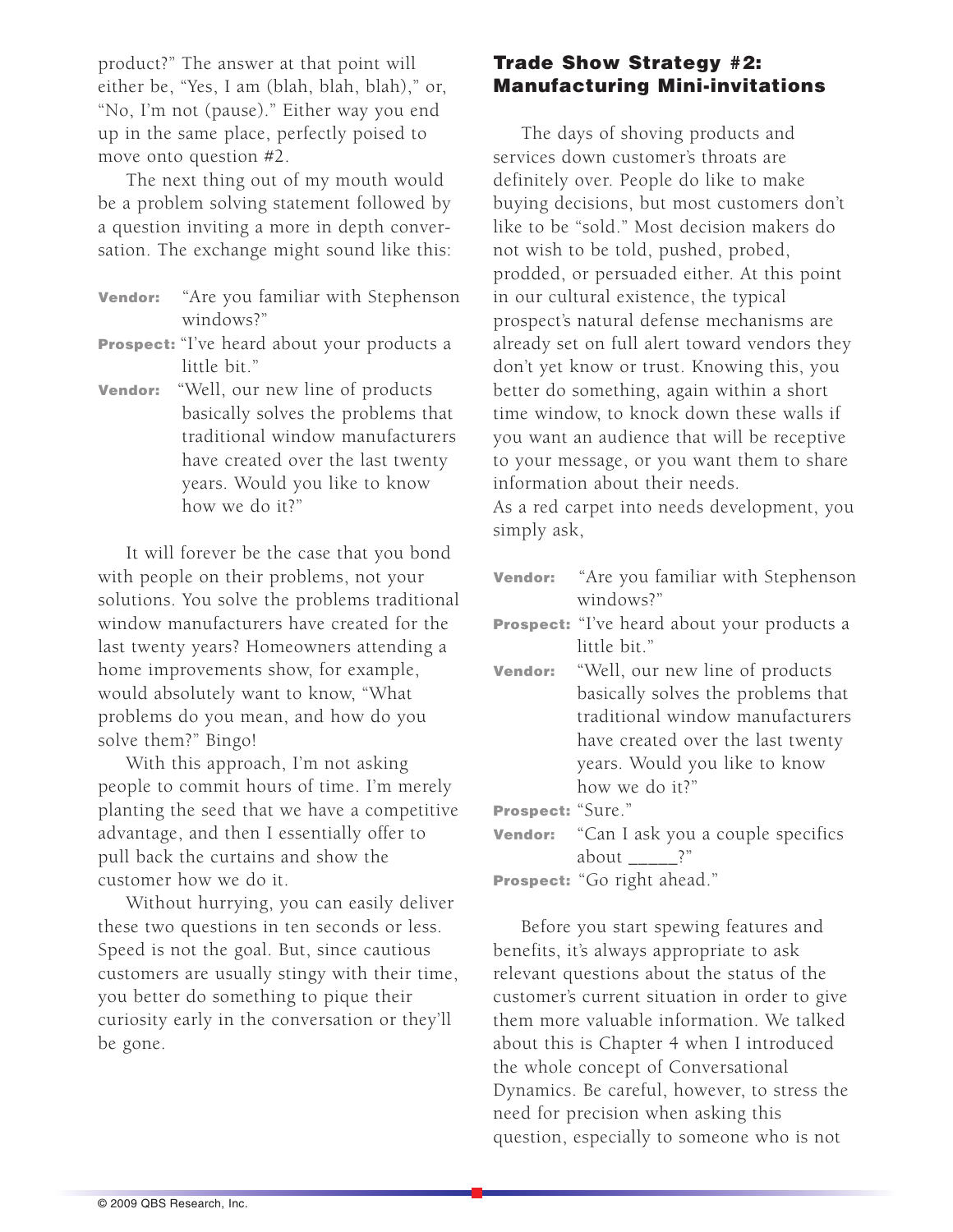familiar with the methodology. For example, I don't say, "I'd like to ask you a couple specifics about \_\_\_\_\_\_\_."

My goal when using this technique is to manufacture a mini-invitation. Once someone invites you to ask them questions, when you do, you will get more information in more depth, and the information they share also tends to be more accurate. Basically, because of your words, the customer is now saying, "Could you please

**"Once someone invites you to ask them questions, when you do, you will get more information in more depth, and the information they share also tends to be more accurate."**

ask me a series of relevant questions so you can put your solutions in a context that will be more relevant and valuable?" Once you have the customer's permission to ask questions, you will have all kinds of opportunities to identify potential needs and qualify the opportunity-starting with a series of Diagnostic Questions.

What questions should you then ask? One of the homework assignments in the book was to build a repository of possible business issues and implications that might be important to a customer. This will help with needs development. Another homework assignment was to create a list of possible diagnostic questions that you could ask to kick-off the discovery conversation and establish your own credibility. Part of being committed to your craft includes making this information top-of-mind so you can facilitate more in-depth conversations without sounding like every other salesperson on the floor of the trade show.

If there are people working in the booth who are not in sales and would not have committed this information to memory, you would be smart to have a pre-show strategy session to explain the logic behind these

strategies, as opposed to just giving them a handful of one-liners to use when talking with prospects who visit your booth.

# **Trade Show Strategy #3: Securing Commitments**

You might close some business during a trade show, but in most cases, it's all about getting quality leads. Do you know what I hated when I was in sales? I despised having to call a fishbowl full of names as a follow up activity after a trade show. Talk about cold calls. Me and hundreds of other vendors would pound the phones the week or two after the event, and frankly, most prospect didn't even remember visiting our particular both. Guess what I despise even more-being on the receiving end of these same calls from vendors now that I attend some of these events.

If you pique the prospect's interest by the taking about the problems you solve, and you earn the right to get into a discussion about their environment and needs, I would strongly recommend that you should try and close on a commitment right then and there. I'm not suggesting that you ask for their first-born son. I just want to make sure I establish a reason to follow up with them in order to avoid having to start back at square one by lobbing a cold call into their account following the show.

The justification for a follow up call or meeting is actually pretty straight forward-to put together a specific proposal, or get back to them to have a more in-depth conversation about how your prospect or service could address their needs. Using the same phraseology we talked about in Chapter 10 with regard to Wrapping up the Sale, you simply say:

**Seller:** "Mr. Prospect, if you are interested in  $\frac{1}{\sqrt{2}}$ ,  $\frac{1}{\sqrt{2}}$ , and  $\frac{1}{\sqrt{2}}$ , and those are some of the exact problems that we address, would it make sense for us to schedule a time